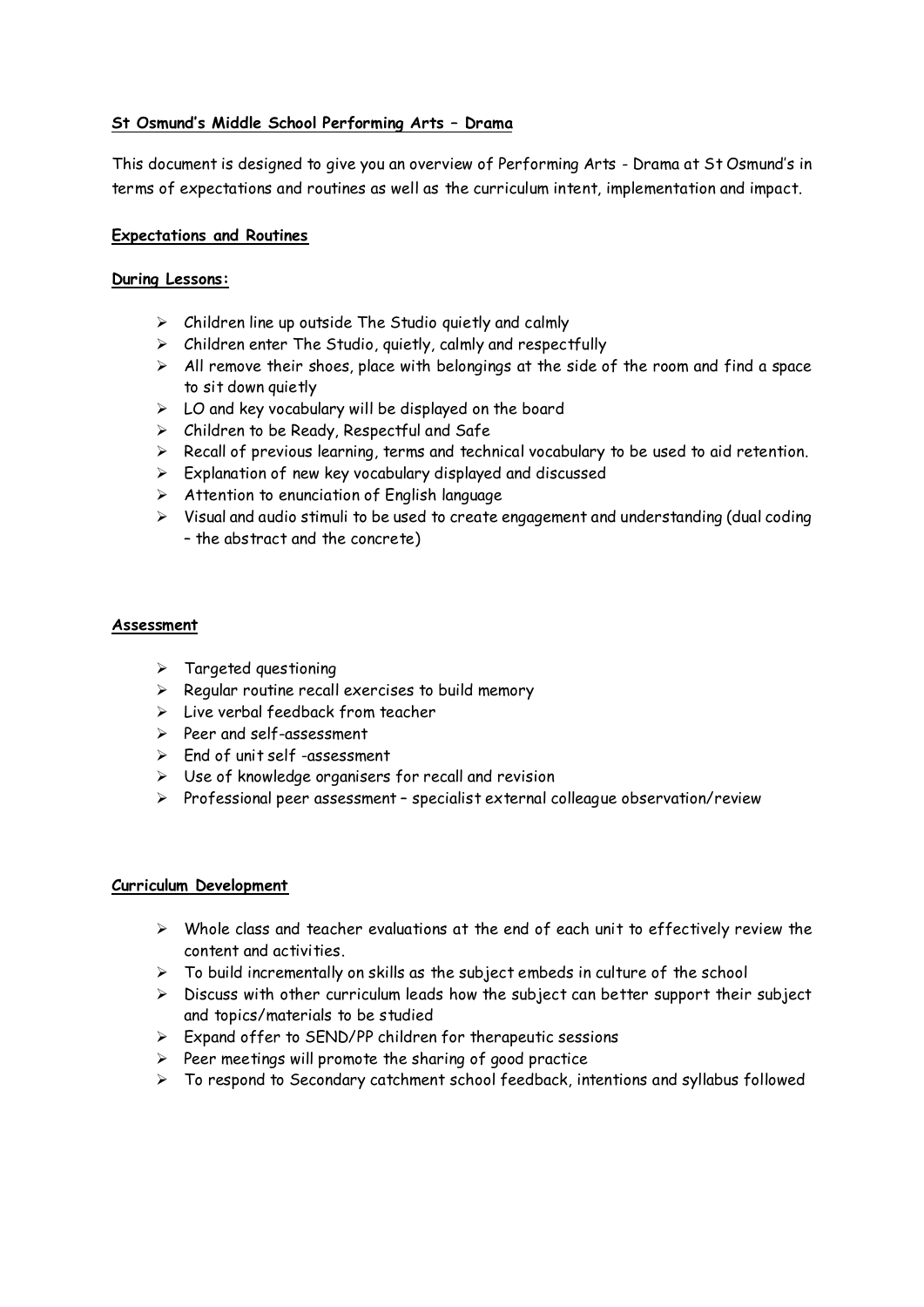# **Curriculum Intent**

### **Subject design**

Drama in KS2 is designed to improve and develop speaking and listening skills. It will also inspire a curiosity and creativity as self-esteem and understanding of the self grows. It is important to nurture their inquisitive thinking and questioning skills, to help them interpret what they may safely experience through "play". It will support literacy and be directly linked to text to aid understanding of vocabulary, setting and character; preparing them for the composition of writing

KS3 Drama begins to prepare the children for the subject expectations at Secondary level. Key terms and vocabulary will be used and activities practised whilst continuing to build esteem and confidence. Oracy skills will be practised through recital and improvisation, aiding future public speaking expectations in English for example. The devising of a piece of drama will be practised and clear as a key element of GCSE expectation. Skills learnt and experienced in KS2 will be the bedrock of the work encountered in upper stages.

*"Drama is an important component in educating a well-rounded child, giving essential opportunities for growth and challenge beyond the mere subject content. All children have the right to express themselves and a need for play -Drama maximises these natural factors in a safe, encouraging environment."*

# **Reflecting our school values**

Drama in St Osmund's should inspire our pupils with a curiosity and fascination about the world, its people and themselves. We aim to empower students with knowledge about diverse situations, people and environments, together with a deep understanding of how drama skills may support other subjects and their individual growth and self-esteem. Global, personal and cultural issues maybe among topics encountered in the safety of the studio. Drama Diaries will be completed in the plenary at the end of each lesson for reflection purposes and to aid in self-evaluating their piece at the end of the unit.

We will work in a **Ready**, **Respectful** and **Safe** way at all times – adhering to the guidelines displayed in The Studio

# **Progression through the curriculum**

There is currently no current national curriculum in place for KS2 and KS3.

In order to progress this subject at St Osmund's, guidance was sought from local Secondary schools. From this, a scaffold was created, which could be fleshed out when considering our intent. It was key that this subject had clearly defined links to English and texts studied in both key stages. Working back from the GCSE syllabus used by our main secondary catchment school, key foci were identified and developed – reflected now in the curriculum intent and subject design. Research suggested that the secondary school noticed a lack of preparation and ability in aural skills when delivering presentations in class, for formative assessment or examination, many succumbing to nerves and anxiety.